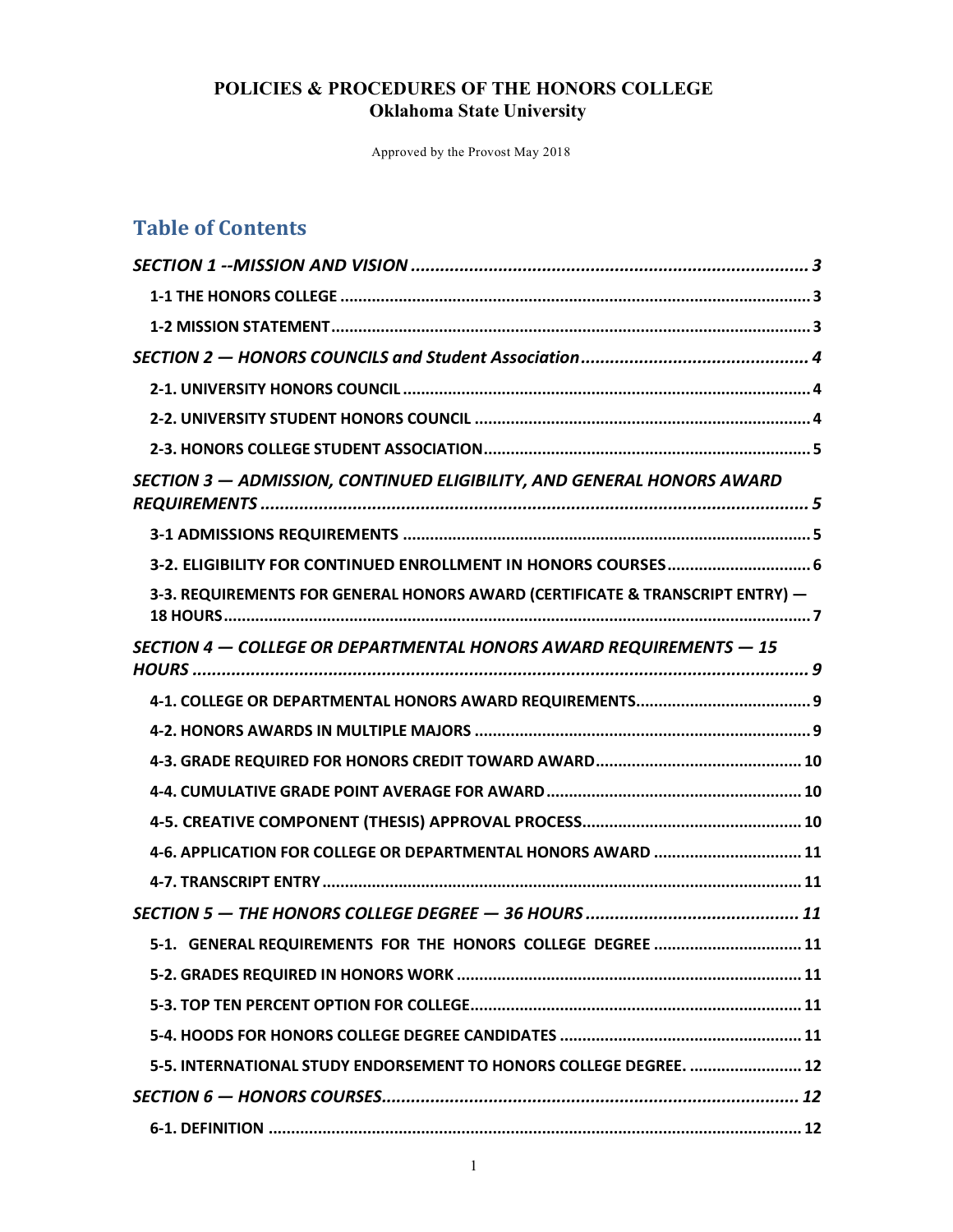| Approved by the Provost May 2018                                              |  |
|-------------------------------------------------------------------------------|--|
|                                                                               |  |
|                                                                               |  |
|                                                                               |  |
|                                                                               |  |
| 6-6. MAXIMUM AND MINIMUM ENROLLMENT FOR HONORS COURSES  13                    |  |
|                                                                               |  |
|                                                                               |  |
|                                                                               |  |
|                                                                               |  |
|                                                                               |  |
|                                                                               |  |
|                                                                               |  |
|                                                                               |  |
| 7-7. HONORS CONTRACTS PERMITTED ONLY IN COURSES ACCEPTABLE FOR DEGREE         |  |
| 7-8. HONORS CONTRACT PERMISSION AFTER NOT COMPLETING HONORS CONTRACT IN       |  |
|                                                                               |  |
|                                                                               |  |
|                                                                               |  |
|                                                                               |  |
|                                                                               |  |
| SECTION 11 - PRIVILEGES EARNED BY ACTIVE PARTICIPANTS IN THE HONORS COLLEGE   |  |
| 11-1. DEFINITION OF AN ACTIVE PARTICIPANT IN THE HONORS COLLEGE  15           |  |
|                                                                               |  |
|                                                                               |  |
|                                                                               |  |
| 11-5. ACTIVE PARTICIPANT STATUS - EXCEPTIONS UNDER EXTRAORDINARYCIRCUMSTANCES |  |
|                                                                               |  |
|                                                                               |  |
|                                                                               |  |
|                                                                               |  |
|                                                                               |  |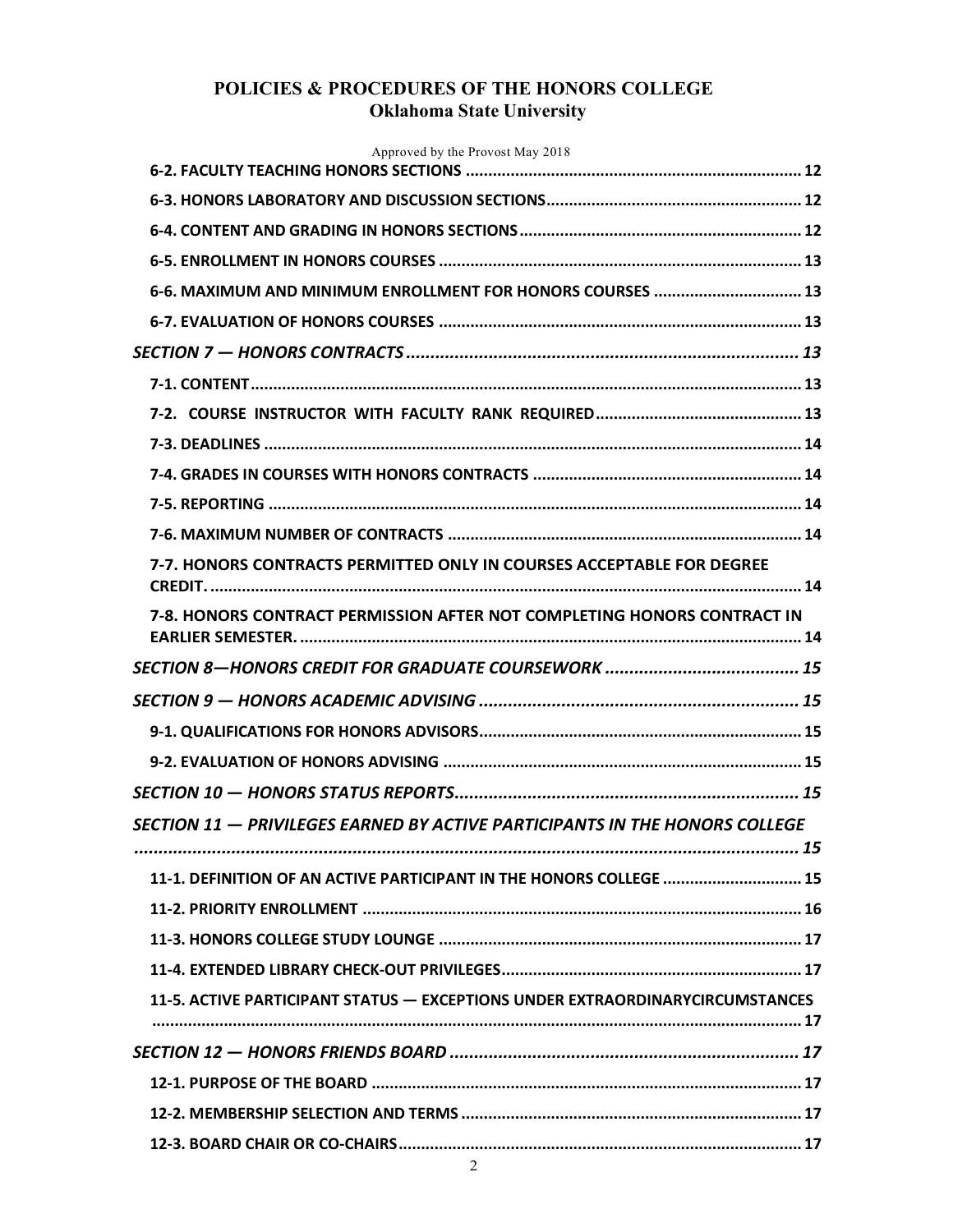Approved by the Provost May 2018

#### **SECTION 1 --MISSION AND VISION**

### 1-1 THE HONORS COLLEGE

The Honors College shall be a unit with its own budget and with a Dean who is administratively responsible to the Provost. The Dean shall work in close cooperation with a faculty University Honors Council and a University Student Honors Council to establish and review policies and procedures for The Honors College.

### 1-2 MISSION STATEMENT

The Vision and Mission of the Honors College at OSU will be informed by the following Core Values:

- Academic Excellence
- Appreciation of Diversity (In its broadest sense)
- Leadership
- Educational Innovation
- Community Engagement
- A Global Perspective
- Personal and Professional Integrity
- Life Long Learning

#### Vision

The Honors College at Oklahoma State University develops a community ofsupport and innovative academic excellence, that provides students from diverse backgrounds with the opportunity to realize fully their intellectual potential, while becoming leaders engaged with their communities and the world.

#### Mission

The Honors college will attract high-achieving students from Oklahoma and beyond. It will support them with a high-quality living/learning environment that provides intellectually challenging courses, encourages their personal development in service and leadership ultimately helping them reach their full potential.

- The Honors College will bring students with high academic ability and potential to the University.
- The Honors College will be at the cutting edge of educational advancement and provide a springboard for the development of new methodologies.
- The Honors College will be committed to a high quality, enhanced intellectual experience that helps students develop creative and critical thinking skills.
- The Honors College will support the students, personal, academic, and professional development.
- The Honors College will provide a living/learning environment that fosters individual and cultural differences, promotes personal and professional integrity, and fosters a strong sense of community.
- The Honors College will encourage, support and expect its students to be active in service and to become leaders in the University community and beyond.

#### Guiding Principles

- The Honors College will promote its core values.
- The Honors College will recognize appropriate non-traditional intellectual experiences, since profound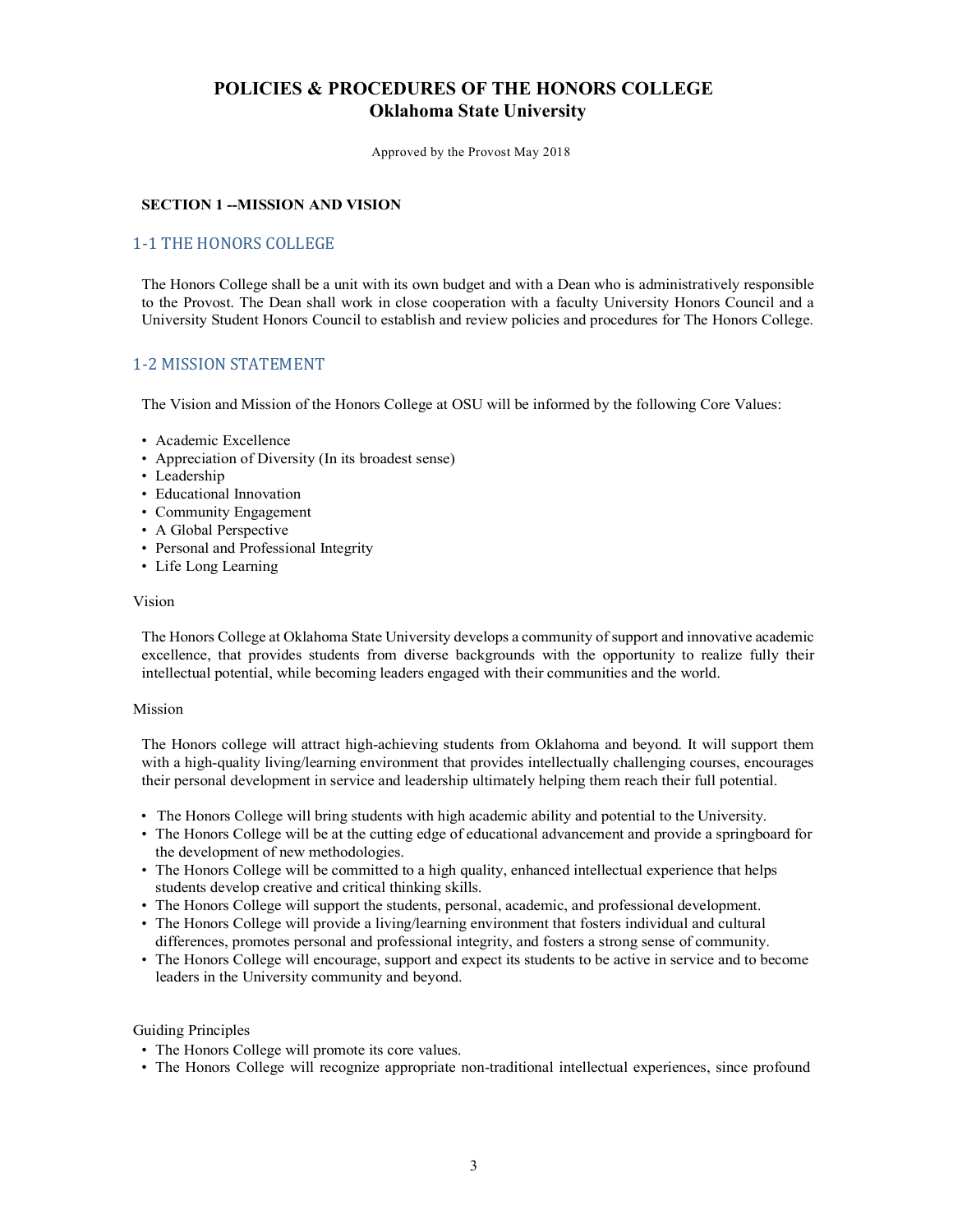Approved by the Provost May 2018

intellectual experiences are not confined to the traditional classroom.

- The Honors College will be flexible and respond to the individual needs of its students.
- Honors College developed programs will, where appropriate, be extended to the entire University community.

#### **SECTION 2 — HONORS COUNCILS and Student Association**

2-1. UNIVERSITY HONORS COUNCIL. The University Honors Council shall be composed of the Dean of The Honors College (*ex officio* chair of the Council), the Associate Dean of the Honors College, and seven faculty who have a demonstrated interest in The Honors College, appointed by the Provost upon recommendation by the Deans of the OSU undergraduate colleges, as follows: Agricultural Sciences and Natural Resources (1), Arts & Sciences (2), Business Administration (1), Education (1), Engineering, Architecture and Technology (1), and Human Environmental Sciences (1). Members shall serve a term of three calendar years, beginning in the fall semester, and they may be reappointed.

Terms shall expire at the beginning of the fall semester of the years indicated below and every three years thereafter: Agricultural Sciences and Natural Resources, 1991; Arts & Sciences (#1), 1992; Arts & Sciences (#2), 1993; Business Administration, 1991; Education, 1992; Engineering, Architecture and Technology, 1991; and Human Environmental Sciences, 1993.

The University Honors Council shall be chaired by the Dean of The Honors College and shall: (1) recommend to the Provost policy concerning course requirements and other criteria for Honors College awards; (2) represent the interests and concerns of faculty in the members' respective colleges concerning The Honors College; (3) represent The Honors College to the faculty of the members' respective colleges and serve as contact points for faculty; (4) provide recommendations to the Dean on any special situations concerning admission, etc., which may be referred to it by the Dean; (5) review faculty proposals for honors seminars and other special honors courses which are to be funded through The Honors College; and (6) encourage and support faculty members seeking external funding through grants and contracts related to Honors College development.

2-2. UNIVERSITY STUDENT HONORS COUNCIL. The University Student Honors Council shall be composed of seven undergraduate students active in The Honors College, appointed by the Dean of The Honors College upon recommendation by the Deans of the OSU undergraduate colleges, as follows: Agricultural Sciences and Natural Resources (1), Arts & Sciences (2), Business Administration (1), Education (1), Engineering, Architecture and Technology (1), and Human Environmental Sciences (1). Members shall serve a term of one calendar year, beginning in the fall semester, and they may be reappointed. The University Student Honors Council shall elect its own chairperson at the first meeting of the fall semester.

To serve on the University Student Honors Council, a student must have completed a minimum of fifteen honors credit hours prior to appointment, have cumulative grade point averages of at least 3.50, and continue to be an active participant in The Honors College as defined in Section 10-1, below. It is recommended that Deans nominate students who have completed the requirements for the General Honors Award or, if such students are not available, students who will complete the requirements for the General Honors Award at the conclusion of the semesterin which they begin service on the University Student Honors Council.

The University Student Honors Council shall: (1) represent the interests and concerns of honors students in the members' respective colleges; (2) represent The Honors College to the students of the members' respective colleges and serve as a contact point for student concerns with regard to The Honors College; (3) meet, as appropriate, in joint session with the faculty University Honors Council to discuss matters of common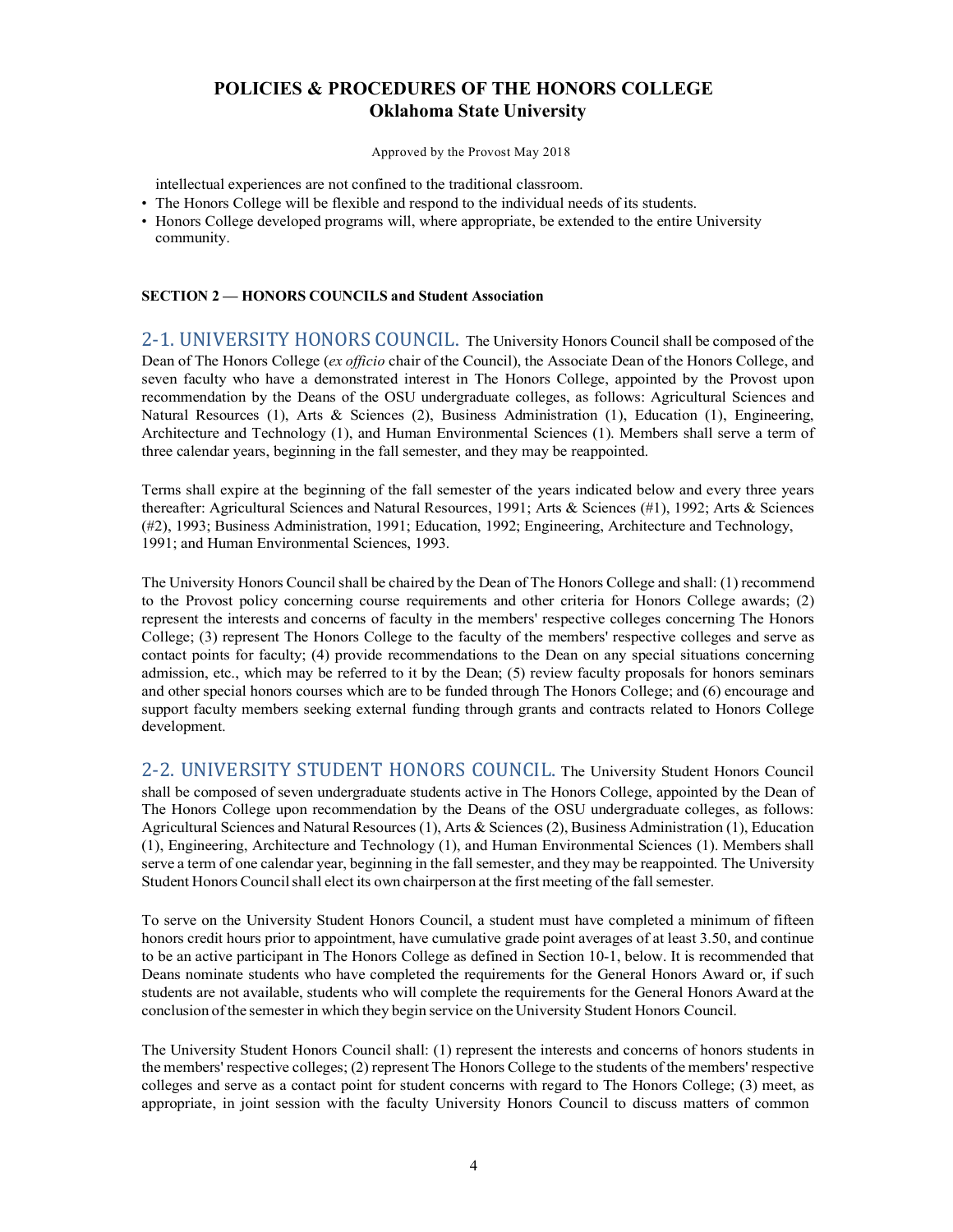Approved by the Provost May 2018

concern; (4) make recommendations to the Dean on any other matters concerning The Honors College.

## 2-3. HONORS COLLEGE STUDENT ASSOCIATION

The Honors College Student Association (HCSA) shall be governed and maintained according to the guidelines for student organizations specified by OSU's Leadership and Campus Life. The HCSA will be open to all active members of the Honors College and without application or membership fee. The HCSA will regularly plan and organize social, philanthropic, and educational events for Honors College students.

### **SECTION 3 — ADMISSION, CONTINUED ELIGIBILITY, AND GENERAL HONORS AWARD REQUIREMENTS**

## 3-1 ADMISSIONS REQUIREMENTS

#### 3-1-1. ENTERING FRESHMEN BY ACT (SAT) SCORE, AND HIGH SCHOOL GRADE POINT AVERAGE

**Regular Admission:** Entering freshmen who are admitted to Oklahoma State University by February 1 prior to the fall semester in which they enter Oklahoma State University shall be eligible by meeting the following criteria: a composite score of 27 or higher on the ACT (or comparable SAT score) and a high school grade point average of 3.75 or higher. (Weighted high school grade point averages may be used for this purpose.)

Entering freshmen who are not admitted based on these criteria may petition for admission according to Section 3-1-2 below.

**Conditional Admission:** Entering freshmen who are admitted to Oklahoma State University after February 1 prior to the fall semester in which they enter Oklahoma State University who meet the criteria above shall be considered for admission on a rolling basis and be eligible for admission dependent upon a projection of the number of regularly-accepted freshmen likely actually to enter the university, enrollment dates actually scheduled for regularl*y*-accepted freshmen, and anticipated number of continuing Honors College students. Conditionally-admitted freshmen may enroll for honors classes during the summer enrollment period as long as space is available.

#### 3-1-2. ENTERING FRESHMEN BY PETITION.

Entering freshmen who fall just short of the criteria specified above may submit a petition for admission to The Honors College, using an on-line form provided by the College at the request of the student. The Dean shall review the petition and supporting documents provided by the student and, in consultation with the Honors Director of the Academic College that the student wishes to enter, determine whether the student appears to demonstrate high potential for success in The Honors College and merit admission under this section. The number of new freshmen entering by petition shall be limited to no more than approximately five percent of the number of entering freshmen admitted to The Honors College.

3-1-3. TRANSFER AND CONTINUING STUDENTS. Transfer and continuing students who have earned at least seven (7) college credit hours will be eligible on the basis of a college grade point average which meets eligibility requirements for honors course enrollment. Transferstudents may be admitted to the Honors College on the basis of their cumulative grade-point average (7-59 hours earned: 3.30; 60-93 hours earned: 3.40; 94 or more hours earned: 3.50) [See §3-2-1.] Students other than new freshmen who do not meet the cumulative grade point average requirements because of grades earned at least two years prior to application for admission to the College may petition for provisional admission on the basis of a written OSU faculty recommendation and at least one semester's academic performance at Oklahoma State University which shows to the Eligibility Appeals Committee (see Section 3-2-3) that it is highly probable that the student's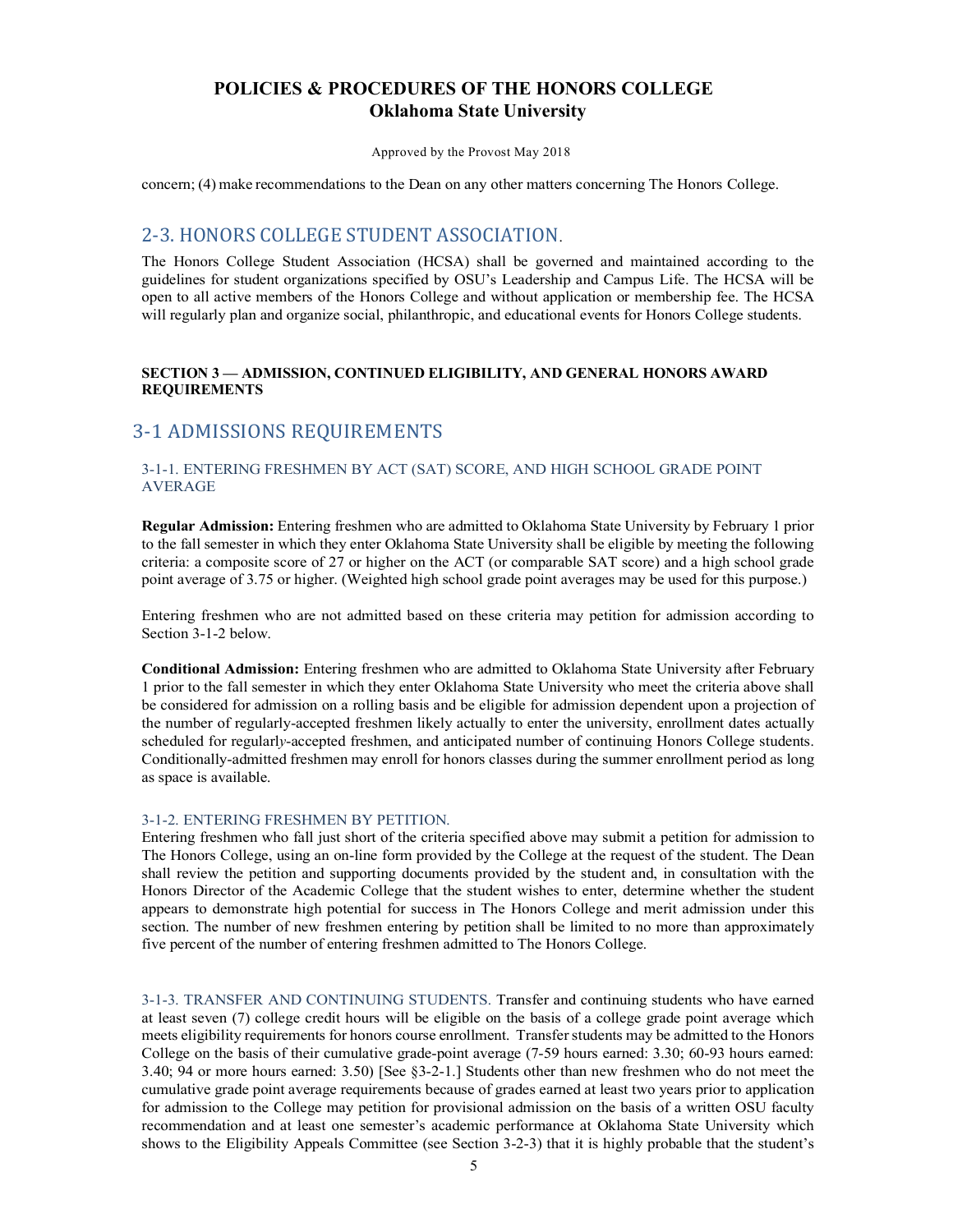Approved by the Provost May 2018

cumulative grade point averages will be at least 3.50 at the time of graduation.

## 3-2. ELIGIBILITY FOR CONTINUED ENROLLMENT IN HONORS COURSES

3-2-1. GRADE POINT AVERAGES REQUIRED**.** To be eligible for continued enrollment in honors courses (defined as courses, sections, seminars, etc., with the Honors attribute in BANNER), full time students who entered the program as first time freshmen or were admitted during their first year at OSU must maintain the following minimum cumulative grade point averages:

- 1. First Year Students 3.20 (See note below.)
- 2. Second Year Students 3.30
- 3. Third Year Students 3.40
- 4. Fourth year and beyond 3.50

Transfer students will be assigned to an initial "year" in the program based on their earned hours when entering OSU [see §3-1-3] - 7-59 hours earned: Second Year; 60-93 hours earned: Third Year; 94 or more hours earned: Fourth Year. Part-time students will be assigned an initial year based on their status when admitted to the program (first time freshmen, students admitted during their first year at OSU or transfer students) with year in program increasing by 1 with every 30 credit hours earned above their initial earned hours. Any student taking a Leave of Absence will be considered to be in the same year when they return from leave as they were when they took leave.

Note: First year students failing to earn at least 3.20 cumulative grade point average during the fall semester shall not be eligible for continued enrollment in honors courses in the subsequent spring semester unless extraordinary circumstances justify approval of continuation in The Honors College by the Dean.

3-2-2. REVIEW OF RECORDS AND NOTIFICATION OF INELIGIBLE STUDENTS**.** At the end of the

fall semester, the Dean of The Honors College shall review the academic records of all first year students and all students granted one-semester appeal eligibility. [See §3-2-3.] In the case of first year students who failed to achieve cumulative grade point averages of at least 3.20, and in the case of students granted one-semester appeal eligibility who failed to achieve the cumulative grade point average required for continued enrollment in honors courses, the Dean shall notify the students by email sent to their OSU e-mail addresses in the files of The Honors College that they are no longer eligible for honors course enrollment and that they will be dropped from their spring semester honors courses unless extraordinary circumstances have contributed to their failing to maintain the minimum grade point average required at the end of the fall semester. The Dean also shall notify the Registrar to drop these ineligible students from the class rolls for spring semester honors sections in which they had enrolled unless an electronic appeal is filed by the second day university offices are open after December-January holidays.

At the end of the spring semester, the Dean of The Honors College shall review the academic records of all studentsin the files of The Honors College to determine whether they meet the cumulative grade point average criteria for continuation in the College. If it is determined that ineligible students have pre-enrolled for honors courses for the fall semester, the Dean shall notify those students by e-mail sent to their OSU e- mail addresses on file with The Honors College that they are no longer eligible and that they must arrange to drop the honors courses within fourteen days. If the students fail to make the schedule changes within the time period specified, the Dean shall notify the Registrar to drop the ineligible students from the class rolls of the honors courses for the fall semester.

3-2-3. APPEALS OF SUSPENSION. At the time students are notified of their ineligibility to continue in the honors courses for the fall semester, if a student believes there are extenuating circumstances that should be taken into account in in their evaluation as ineligible and it is possible for the student to bring there cumulative grade point average up to the required level before the next review of grades, then the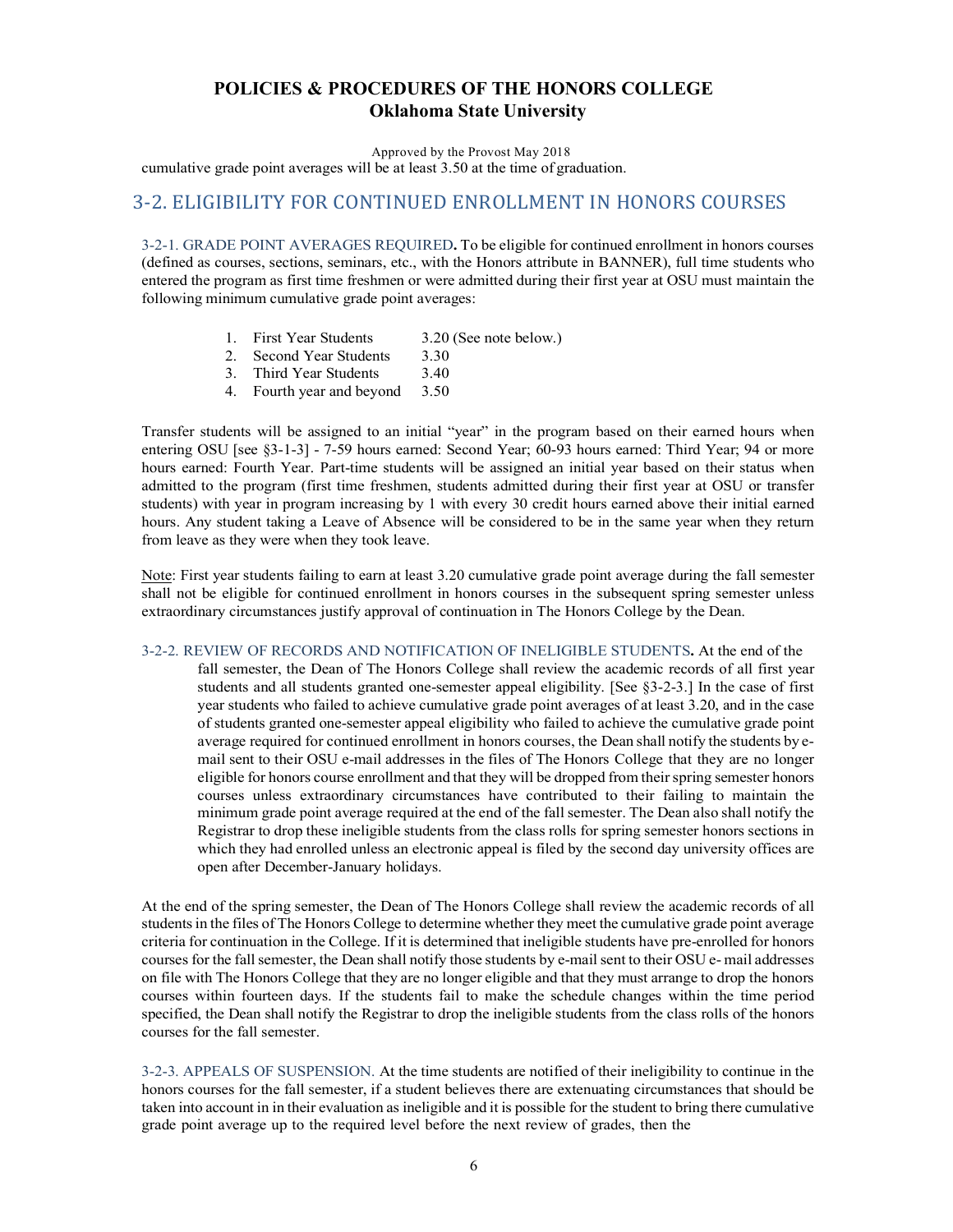Approved by the Provost May 2018

student may file an appeal using the on-line appeals form at the Honors College website in time to be received within seven days from the end of the fourteen-day period specified above. The Dean shall notify the student of the decision and, if an exception is not granted, shall direct the Registrar to drop the student from class rolls of fallsemester honors courses in which the student had pre-enrolled. (In the case of appeals by freshmen at the end of the fallsemester, appeals are due at the Honors College by 5:00 p.m. on the second day university offices are open after December-January holidays.)

3-2-4. REGAINING HONORS COLLEGE ELIGIBILITY**.** If a student becomes ineligible for continuation in The Honors College and later regains eligibility by improved cumulative grade point average, the student may reenter The Honors College and enroll in honors courses which are available at that time. The student must provide The Honors College Office with official verification of the additional work which will restore the cumulative grade point average to the level required for eligibility. (In the case of work appearing on the student's OSU transcript, such verification may be obtained electronically in The Honors College Office.)

### 3-2-5. VIOLATION OF UNIVERSITY ACADEMIC INTEGRITY POLICY (F! GRADE ON TRANSCRIPT)

*3-2-5-1. Honors College Eligibility.* No student who receives a grade of F! as a result of violation of the university's academic integrity policy shall be eligible to continue in The Honors College unless and until the ! has been removed from his or her transcript, as allowed under OSU Academic Integrity Policy. It shall be the responsibility of the student to notify The Honors College when the ! has been removed.

*3-2-5-2. Honors College Awards and Degree.* No student who receives a grade of F! as a result of violation of the university's academic integrity policy shall receive any Honors College Award or Honors College Degree unless and until the ! has been removed from his or her transcript, as allowed under OSU Academic Integrity Policy.

(A) If an F! is recorded for a course in the same semester in which an Honors College award or Honors College Degree is certified to the Registrar, that Honors College award or Honors College Degree shall be removed from the student's transcript.

(B) If an F! is recorded for a course in a semester subsequent to the semester in which an Honors College award or Honors College Degree was certified to the Registrar, the Honors College award or Honors College Degree shall remain on the student's transcript.

# 3-3. REQUIREMENTS FOR GENERAL HONORS AWARD (CERTIFICATE & TRANSCRIPT ENTRY) - 18 HOURS

3-3-1. HONORS SEMINAR/INTERDISCIPLINARY HONORS COURSES. A minimum of two honors seminars or interdisciplinary honors courses with a minimum of four credit hours in honors seminars or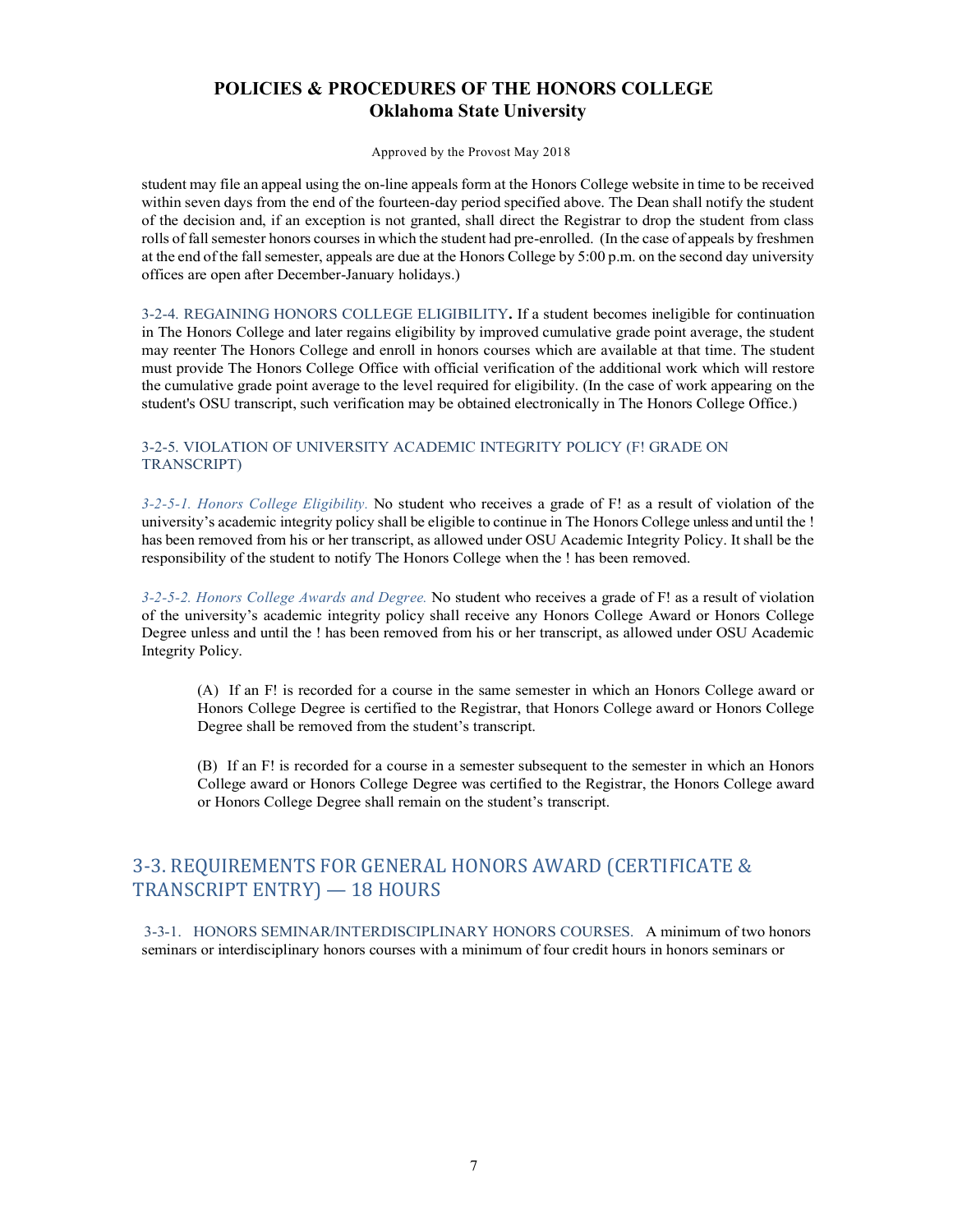Approved by the Provost May 2018

interdisciplinary honors courses, grade of "A" or "B" required.

3-3-2. ADDITIONAL HONORS HOURS AND/OR POINTS. Sufficient additional hours of honors credit and/or honors points, to reach a total of eighteen credit hours/points.

HONORS COURSEWORK. Students must take 3 hours of honors coursework in their first active semester in Honors. All honors coursework must be completed with an "A" or "B" to get honors credit. Coursework can be distributed across academic areas as follows:

0-6 Humanities including but not limited to courses designated "H"

0-6 Social Sciences including but not limited to courses designated "S"

0-6 STEM including but not limited to courses designated "N" and "A"

HONORS POINTS . Honors points can be accumulated in any of five areas, as defined in the document "Experiential Enrichment Activities." Students may earn up to six honors points in any single category (academic, arts, leadership, service, study away) towards the General Honors Award. Some enhancement activities might be appropriate under multiple headings (e.g. an unpaid internship might be leadership or service); in these cases, the activity only counts once but the student decides where to categorize it. Points can be distributed as follows:

0-6 Academic 0-6 Arts 0-6 Study Away 0-6 Leadership 0-6 Service

3-3-3. GRADE POINT AVERAGE. At the time of completion of the requirements for the General Honors Award, a minimum cumulative grade point average of 3.50 must have been maintained. In the case ofstudents who have transferred hours from other institutions, a 3.50 grade point average in all hours earned at Oklahoma State University must have been maintained as well as a cumulative grade point average of 3.50 for all college work undertaken.

3-3-4. HONORS CONTRACTS. Under normal circumstances, no more than nine credit hours within the 18 hour General Honors requirement may be earned by honors contract. In the case that scheduling conflicts make it impossible for a student to meet the 9-hour minimum in honors points, sections, courses, or seminars (all designated by the Honors attribute in BANNER), upon recommendation of the student's academic college the Dean of The Honors College may permit an additional three hours of honors contract credit. Honors contracts may not be utilized by transfer students to meet the minimum of six hours of honors credit earned at Oklahoma State University for the General Honors Award. [See §3-3-6, below.]

3-3-5. TRANSFER HONORS CREDIT**.** In meeting the breadth requirements and honors seminar/interdisciplinary honors course requirements for the General Honors Award, students who have transferred from other institutions may utilize a maximum of fifteen (15) transfer honors credit hours, including hours graded "P," "S," etc., when letter grades are not awarded in these honors courses at the institution from which the credit has been transferred. The remaining six (6) honors credit hours must be earned at Oklahoma State University through honors sections or honors seminars/interdisciplinary courses. Honors contracts may not be used for these six hours.

3-3-6. OSLEP CREDIT. With the approval of the Dean of The Honors College, up to six (6) credit hours graded pass ("P") earned through the Oklahoma Scholarship-Leadership Enrichment Program (OSLEP) may be utilized toward the General Honors Award. The Dean shall designate the area(s) in which such hours may be counted on a case-by-case basis. Up to three hours may be used as seminar credit.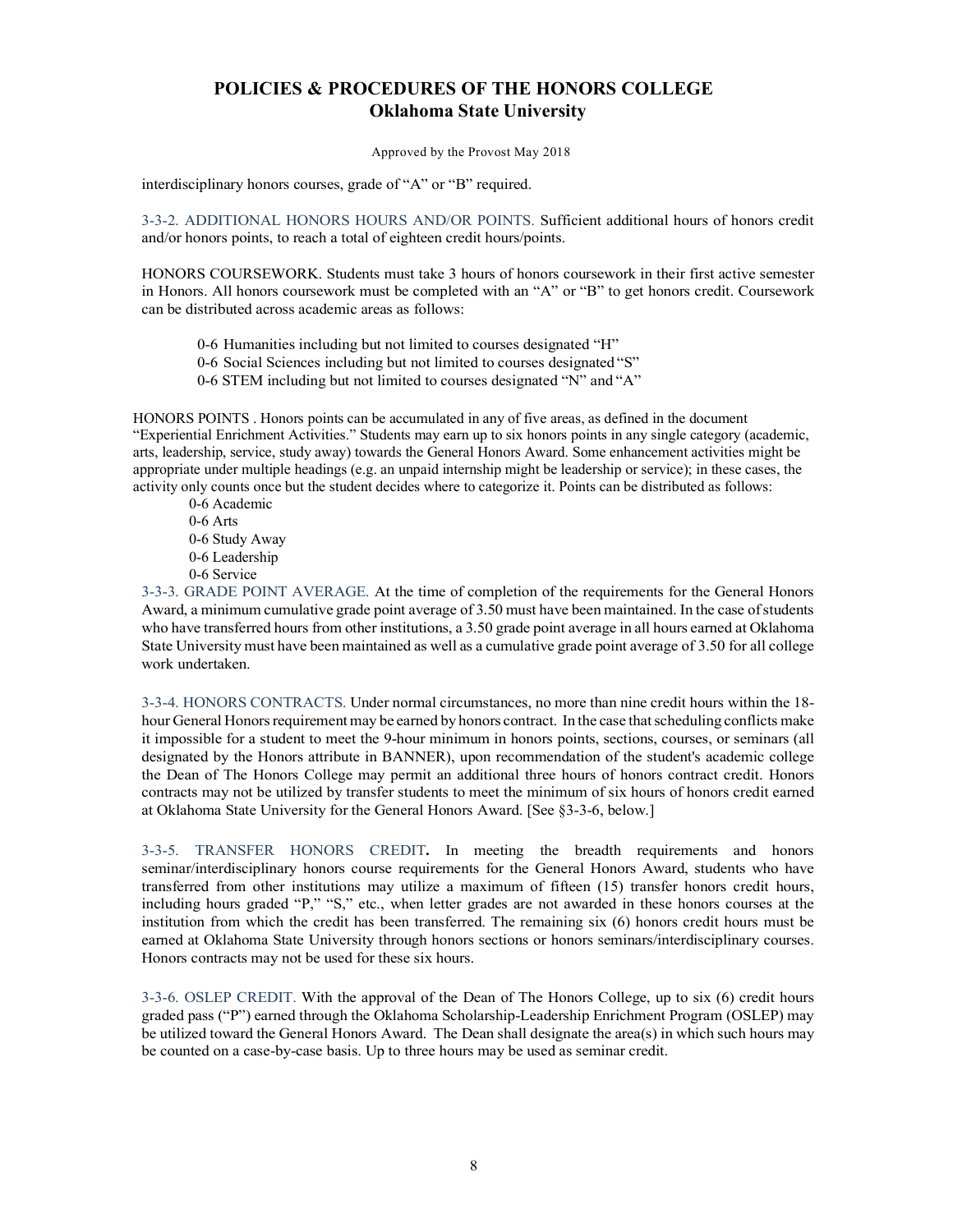Approved by the Provost May 2018

3-3-7. CERTIFICATE AND TRANSCRIPT ENTRY. Upon the student's completion of the curricular requirements for the General Honors Award with the necessary grade point average, the Dean of The Honors College shall prepare an appropriate certificate of award and notify the Registrar that the student is entitled to the "General Honors Award" transcript entry.

#### **SECTION 4 — COLLEGE OR DEPARTMENTAL HONORS AWARD REQUIREMENTS — 15 HOURS**

## 4-1. COLLEGE OR DEPARTMENTAL HONORS AWARD REQUIREMENTS.

A college may elect to utilize a single College Honors Award, separate Departmental Honors Awards, or provide a choice between the College Honors Award and the Departmental Honors Award in the student's academic major, all subject to college-established minimum requirements. Criteria for admission to college/departmental honors programs and for continuation in those programs shall be established by the academic colleges, subject to the general requirement of 3.50 cumulative grade point average and a minimum of fifteen hours of upper-division honors credit including a creative component. In the case of students who have transferred hours from other institutions, a 3.50 grade point average in all hours earned at Oklahoma State University must have been maintained as well as a cumulative grade point average of 3.50 for all college work undertaken. [See "Top Ten Percent" alternative calculation in Section 4-4, below.]

#### 4-1-1. STUDY AWAY CREDIT TOWARD COLLEGE OR DEPARTMENTAL

HONORS AWARD. With the advance approval of the student's college, students may earn up to three (3) upperdivision credit hours toward the College or Departmental Honors Award for study away experiences, provided that the student's home department will also accept the credit towards completion of their degree program.

Students who take an upper-division OSU study-away short-term course offered with an honors course designation can get honors credit for their experience by enrolling under the appropriate honors course number and earning an "A" or "B" in the course.

Students who take an upper-division OSU study-away short-term course not offered with an honors course designation can still get honors credit for their experience; the preferred method is to contract in the study-away course with the professor. If the professor does not offer contracts for the course, the student can instead apply to the Honors College for experiential credit using the "Experiential Enrichment Activities" online form and writing a reflective essay (1250-1500 words) that is in addition to any class writing assignments. The successful completion of these requirements, and an "A" or "B" in the course, will result in honors credit being awarded for the course (up to three hours).

Students who study away for a semester or longer at another institution can earn three hours towards the college or departmental award by using the "Experiential Enrichment Activities" online form and writing a reflective essay (1250-1500 words) on an impactful aspect of their study away experience.

## 4-2. HONORS AWARDS IN MULTIPLE MAJORS**.**

In the case of students seeking to earn multiple majors with honors (any combination of Departmental and/or College Honors Awards), the student shall fulfill the requirements for all awards (including a creative component in each) and shall earn a minimum of six (6) upper-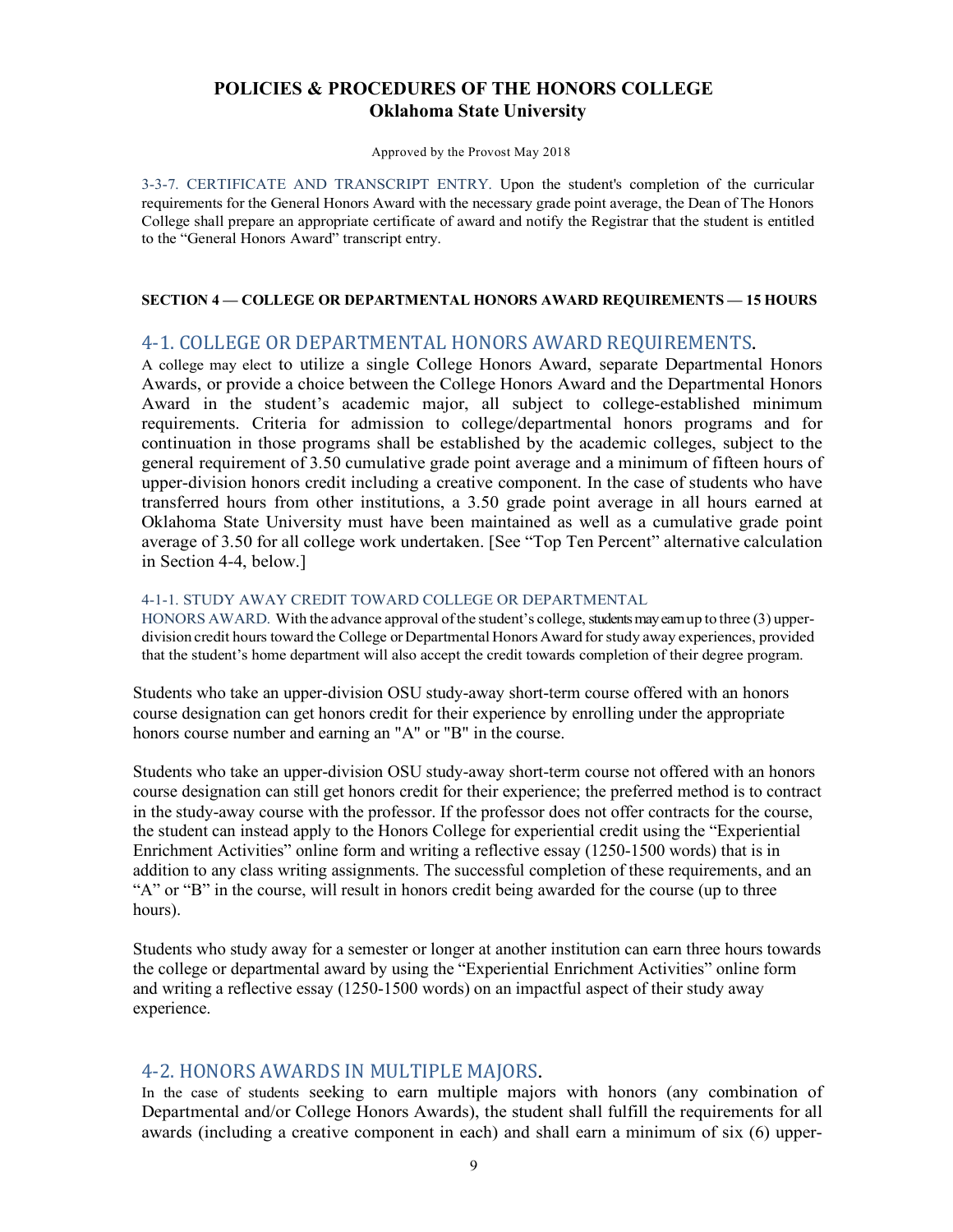#### Approved by the Provost May 2018

division honors credit hours beyond the requirement for the College Honors Award or Departmental Honors Award for the student's first major. The student may count a particular course toward the honors requirements in multiple majors if the course may be counted in the curricular requirements for multiple majors, subject to the requirement that six additional honors hours must be earned beyond the first major's honors requirements.

### 4-3. GRADE REQUIRED FOR HONORS CREDIT TOWARD AWARD. A grade of "A" or "B" shall

be required in all work counting toward College or Departmental Honors Awards.

4-4. CUMULATIVE GRADE POINT AVERAGE FOR AWARD. At the time of completion of the requirements for the College or Departmental Honors Award, a minimum 3.50 cumulative grade point average must have been maintained. In the case of students who have transferred hours from other institutions, a 3.50 grade point average in all hours earned at Oklahoma State University must have been maintained as well as a cumulative grade point average of 3.50 for all college work undertaken.

A college may, at its option, adopt a "Top Ten Percent" calculation for the College or Departmental Honors Award (for the entire college or for specified degree programs) to provide an alternative to the grade point average criteria specified in Sections 4-1 and 4-4, subject to a 3.25 cumulative grade point average minimum. Such a "Top Ten Percent" policy shall be specified in writing by the college, approved by the dean, and submitted to the Dean of The Honors College. It shall be the responsibility of the college to determine which, if any,students qualify for the College or Departmental Honors Award under the alternative calculation and to notify the Dean of The Honors College of the names and class rank of students meeting the criteria established by the college.

# 4-5. CREATIVE COMPONENT (THESIS) APPROVAL PROCESS

4-5-1. CREATIVE COMPONENT/THESIS PROPOSAL. At the beginning of the final semester of thesis work the student will submit the on-line Thesis Proposal Form. This form will contain a brief description of the proposed project and the name and contact information of the thesis advisor and of the second reader. The work-flow associated with this form will provide approval signatures of the thesis director,second reader and College Honors Director.

4-5-2. DEFENSE OF CREATIVE COMPONENT. The senior honors thesis, report, or other creative component shall be defended before a minimum of two members of the faculty who have been selected to serve as the student's committee by the Department or College.

4-5-3. COLLOQUIUM PRESENTATION. Candidates for the Departmental or College Honors Award shall make a public presentation of a summary of their thesis, project, or creative component in a colloquium sponsored by a Department, one of the undergraduate Colleges, or The Honors College. The method of presentation shall be that deemed appropriate for the discipline by the faculty members who serve on the student's committee. Only in circumstances in which the Dean or Honors Director of a College petitions the Dean of The Honors College for a waiver of the presentation requirement may a student be excused from this requirement.

4-5-4. FILING OF APPROVED COPY AND ABSTRACT. Candidates for the Departmental or College Honors Award shall use the on-line submission form to file one approved copy of the thesis, report, or other creative component. The form and its work-flow include a one-page abstract of findings, certification of presentation by the faculty mentor, and the online signatures of at least two faculty members and of the Honors Director of the student's College along with the date of the successful defense of the senior honors thesis, report, or creative component. The deadline for filing the approved copy of the thesis, report, or other creative component shall be at 5pm on the Monday following finals week for semesters, or at 5pm on the Monday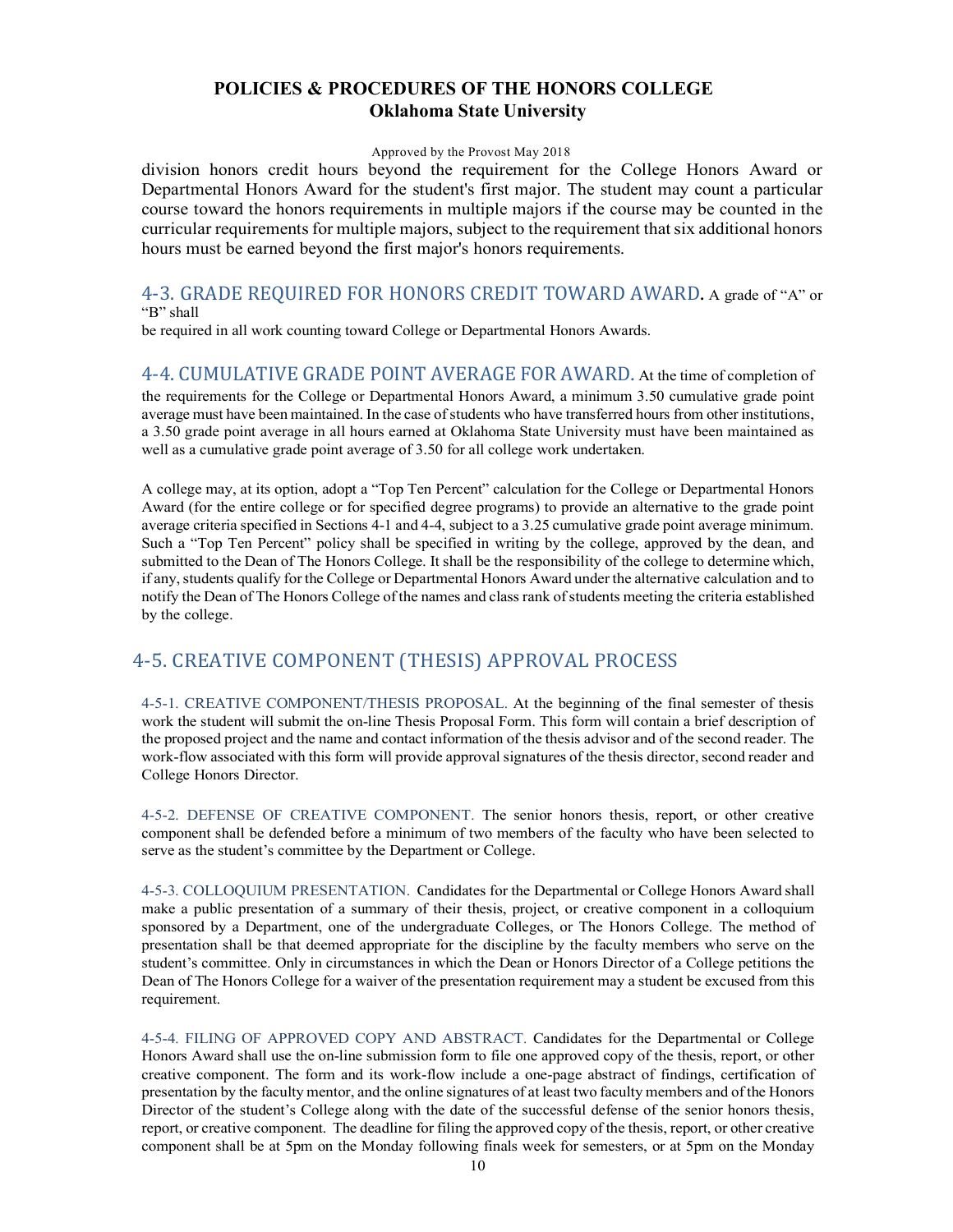Approved by the Provost May 2018 following the last day of classes for summer sessions.

*4-5-4-1. Inclusion in Electronic Database.* Unless the embargo option is selected in the electronic filing of the thesis, the student's thesis, report, or other creative component along with the student's one-page abstract will be provided to the Edmon Low Library for inclusion in the electronic database of theses.

## 4-6. APPLICATION FOR COLLEGE OR DEPARTMENTAL HONORS AWARD

Candidates for the Departmental or College Honors Award shall file an online application form (Application to Graduate with Honors) before or at the beginning of their final semester or summer session.

4-7. TRANSCRIPT ENTRY. Upon completion of the College or Departmental Honors Award, a transcript entry shall be made indicating "College Honors in [College]" or "Departmental Honors in [Department]."

**SECTION 5 — THE HONORS COLLEGE DEGREE — 36 HOURS**

## 5-1. GENERAL REQUIREMENTS FOR THE HONORS COLLEGE DEGREE.

A student who completes a minimum of thirty-six (36) honors credit hours/honors points with a grade of "A" or "B," including the requirements for both the General Honors Award and for the College or Departmental Honors Award in his or her academic major with a minimum 3.50 cumulative grade point average at the time of graduation, shall receive The Honors College Degree. A special honors diploma shall be prepared, a transcript entry showing "Honors College Degree" shall be made, and the interpretative information provided by the Registrar along with transcripts shall indicate that an Honors College Degree is earned by meeting the curricular requirements of The Honors College as well as the requirements for the bachelor's degree. In the case of students who have transferred hours from other institutions, a 3.50 grade point average in all hours earned at Oklahoma State University must have been maintained as well as a cumulative grade point average of 3.50 for all college work undertaken.

5-2. GRADES REQUIRED IN HONORS WORK. A grade of "A" or "B" shall be required in all work counting toward the Honors College Degree.

5-3. TOP TEN PERCENT OPTION FOR COLLEGE. A college may, at its option, adopt a "Top Ten Percent" calculation for the Honors College Degree (for the entire college or for specified degree programs) to provide an alternative to the grade point average criteria specified above, subject to a 3.25 cumulative grade point average minimum. Such a "Top Ten Percent" policy shall be specified in writing by the college, approved by the dean, and submitted to the Dean of The Honors College. It shall be the responsibility of the college to determine which, if any, students qualify for the Honors College Degree under the alternative calculation and to notify the Dean of The Honors College of the names and class rank of students meeting the criteria established by the college.

5-4. HOODS FOR HONORS COLLEGE DEGREE CANDIDATES. Colleges may elect to hood candidates for The Honors College Degree at their respective convocation exercises. If they elect to do so, only those students who are candidates for The Honors College Degree shall receive the undergraduate hood. (Colleges wishing to recognize students who have earned the Departmental or College Honors Award at their convocation exercises may do so, but some form of recognition clearly distinct from the honors hood shall be employed.) The Dean of The Honors College shall transmit to the University Bookstore a list of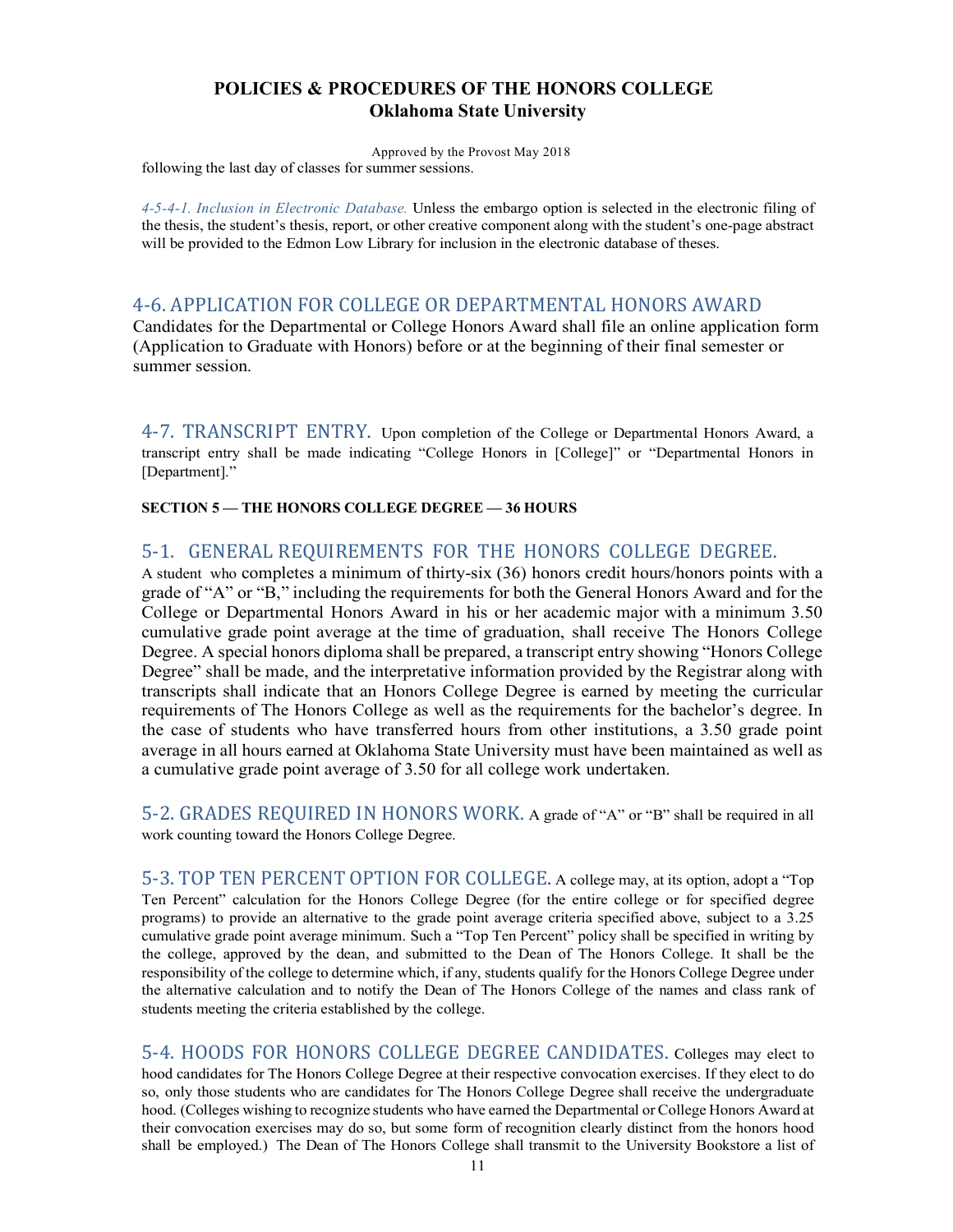Approved by the Provost May 2018

candidates for The Honors College Degree at a point near the middle of the semester.

### 5-5. INTERNATIONAL STUDY ENDORSEMENT TO HONORS COLLEGE DEGREE.

Honors College students may earn the "Honors College Degree with International Study Emphasis" transcript entry and diploma notation by meeting one of the following sets of requirements:

(1) Completion of the requirements for one of the following academic minors with a minimum of three (3) credit hours earned in a study-away experience (which may be in an independent-study format): Africana Studies, American Indian Studies, Ancient and Medieval Studies, Asian Studies, Central Asian Studies, Classical Studies, European Studies, Foreign Language, Global Studies, Hispanic and Latin American Studies, Middle East Studies, Russian and East European Studies, International Business, or International Studies. The Honors College shall provide appropriate forms for this option.

(2) Completion of an international study program approved by The Honors College that includes a minimum of eighteen (18) credit hours of related courses, including at least six (6) honors credit hours or points from study abroad particiation. The Honors College shall provide appropriate forms for this option. The student shall submit the proposed plan of study before undertaking the international study portion of the plan. If the Honors College Associate Dean does not approve a proposed international study program, the student may petition the University Honors Council and University Student Honors Council for approval of the proposed program.

#### **SECTION 6 — HONORS COURSES**

6-1. DEFINITION**.** An honors course is any undergraduate course, section, seminar, tutorial, or other academic credit offering designated as such by the college in which it is offered by assignment of an Honors attribute to the course. Within the general definition of an Honors course as an intellectually different experience (remembering that different and harder are NOT equivalent), the designation of an honors course is the prerogative and responsibility of the college granting credit.

6-2. FACULTY TEACHING HONORS SECTIONS**.** Honors courses normally shall be taught by persons holding tenured, tenure-track or clinical faculty appointments. Upon recommendation by a department head and with approval of the Dean of The Honors College, visiting or adjunct faculty at the rank of visiting or adjunct assistant professor and other persons holding terminal degrees appropriate to the discipline may teach honors sections. Honors laboratory sections may be taught by graduate students when there is a separate and distinct honors theory section taught by a person qualified to teach honors courses as provided in this section.

6-3. HONORS LABORATORY AND DISCUSSION SECTIONS**.** When the honors component of a course is an honors laboratory or an honors discussion section (with honors students having the same theory section experience as other students in the course), the honors laboratory section or honors discussion section must be taught by a person holding faculty rank.

6-4. CONTENT AND GRADING IN HONORS SECTIONS**.** Consistent with National Collegiate Honors Council institutions, the term "honors section" at Oklahoma State University denotes a different type of learning experience rather than a necessarily more difficult course in terms of grading expectations. Honors sections may well cover more sophisticated material than that covered in the regular sections of the same course, more active student participation should be encouraged, and the method of evaluation of students' work (examinations, reports, etc.) may be different. The grading standards at the end of the course, however, should not be designed to force a normal or otherwise preconceived distribution of grades.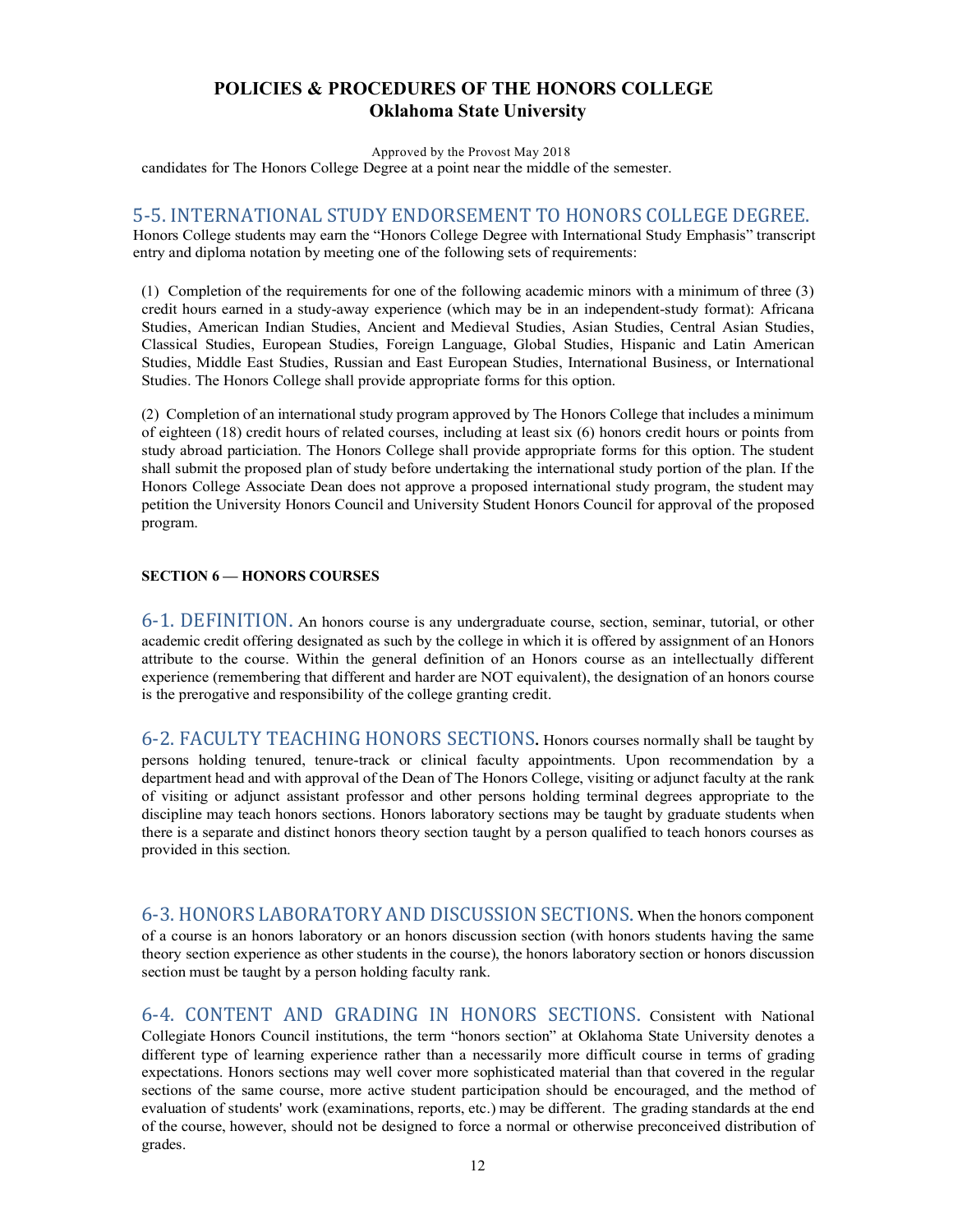Approved by the Provost May 2018

6-5. ENROLLMENT IN HONORS COURSES. Only undergraduate students eligible to participate in The Honors College may enroll in honors courses (courses with the course attribute Honors). The student's eligibility is certified in the BANNER system by the placement of the Honors attribute in the students record by the Honors College.

In the case of upper-division honors courses, if space remains after eligible undergraduate students have completed early enrollment, a dean or college honors program director may, at his or her discretion, permit participation by graduate students along with the undergraduate students from The Honors College under the following conditions: (a) the graduate student has earned an Honors Program or Honors College Degree or maintained at least a 3.50 cumulative undergraduate grade point average, (b) the graduate student enrolls in a non-honors section of a course number other than that of the honors course, (c) such enrollment is approved by the honors course faculty member on an individual basis, and (d) the total combined enrollment does not exceed the maximum originally established for the honors course. There is no right or presumption in favor of graduate student participation under the conditions specified in this section of The Honors College policies and procedures.

# 6-6. MAXIMUM AND MINIMUM ENROLLMENT FOR HONORS COURSES

6-6-1. MAXIMUM ENROLLMENT. The anticipated maximum enrollment for an honors course is twenty- two (22) students, provided however that the Dean of The Honors College may, with the approval of the responsible department head, permit additional enrollment when it is likely that the normal attrition of the drop-and-add process will bring the maximum size to twenty-two students early in the semester or when requested to do so in special circumstances by the Dean of one of the college offering the course.

6-6-2. MINIMUM ENROLLMENT. The anticipated minimum enrollment for an honors course is twelve (12) students in lower-division (1000- and 2000-level) honors courses and seminars, eight (8) students in upper-division (3000- and 4000-level) honors courses and seminars and six (6) students in an add-on course. These minima are not applicable to independent study, supervised research, tutorial, or senior thesis/project courses, nor shall they preclude a department or college from offering smaller honors courses with the approval of the dean of the college.

6-7. EVALUATION OF HONORS COURSES. All faculty members teaching honors sections shall be encouraged to participate in the course evaluation process by providing class time for students to complete the electronic University Student Honors Council's course evaluation questionnaire in their honors sections shortly before or during pre-finals week. In the case of faculty teaching honors sections funded by The Honors College, participation in the University Student Honors Council's evaluation process shall be required. Participation by faculty in the University Student Honors Council's evaluation process will be a factor taken into consideration for future funding by The Honors College.

## **SECTION 7 — HONORS CONTRACTS**

7-1. CONTENT**.** Approval of the content of honors contracts shall be obtained from the dean or honors program director of the academic college of the faculty member responsible for the course. The honors contract project should be one that can be completed with 20 to 25 hours of work. In the case of undergraduate students enrolled in graduate courses as part of their undergraduate program, an honors contract may be filed indicating that the students are being graded by the same standards as graduate students in the course without requiring additional work for the honors contract.

7-2. COURSE INSTRUCTOR WITH FACULTY RANK REQUIRED. Honors contracts may be undertaken only in courses taught by persons qualified to teach honors sections under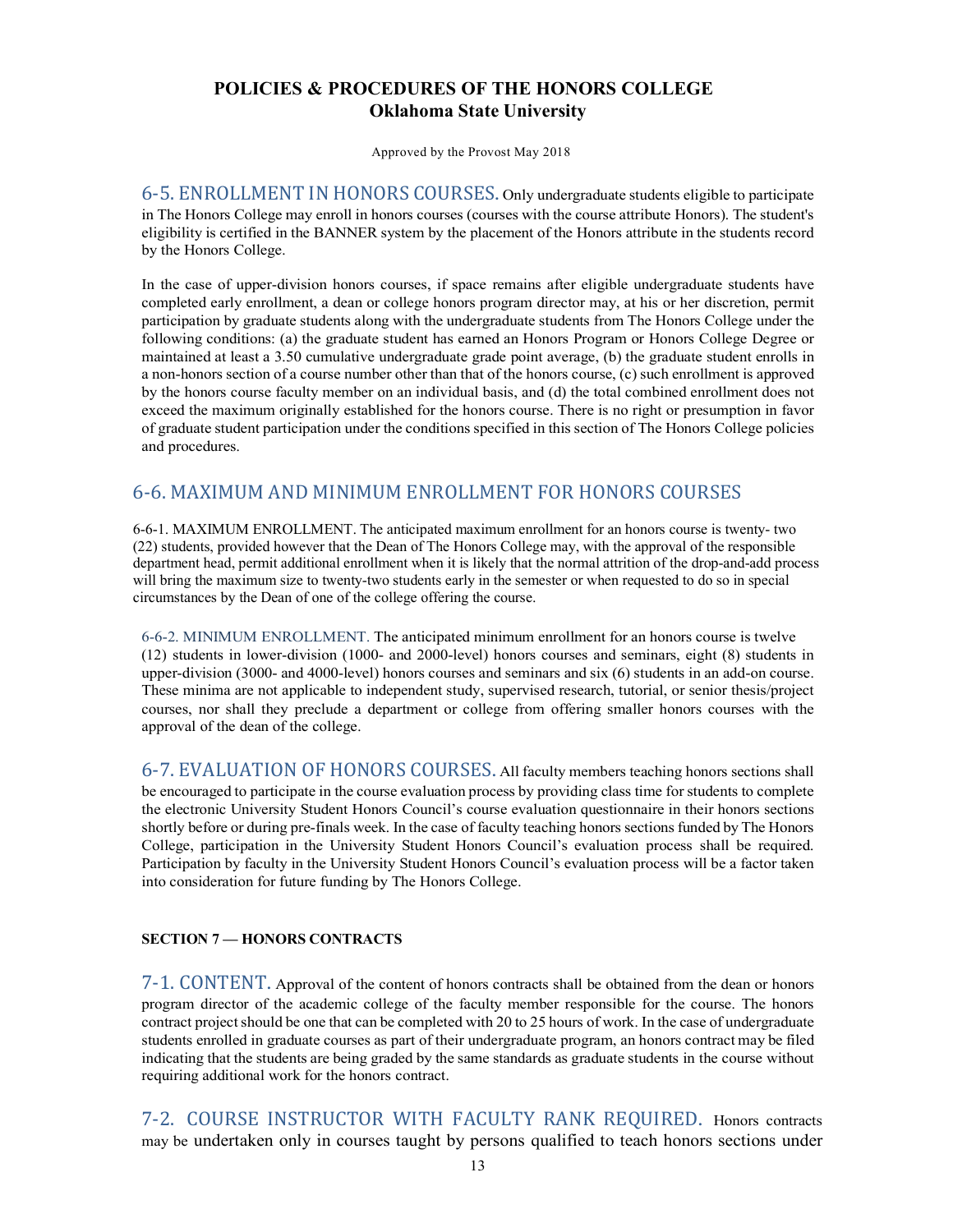#### Approved by the Provost May 2018

the provisions of Section 6-2, above. Petitions for exception to this policy may be considered only in those cases, verified by the student's honors advisor, in which it is not possible for the student to maintain active participant status in The Honors College by other means. In the case of courses taught by persons not holding faculty rank as specified above, if the student's petition is granted, the faculty member responsible for the course or some other faculty member designated by the department head shall be responsible for all aspects of the honors contract and the evaluation of the contracted work.

7-3. DEADLINES**.** Honors contracts must be approved by the appropriate academic dean or honors program director (see Section 7-1, above) and filed by the student with the Dean of The Honors College not later than the end of the second week of the semester or the end of the second week of the summer session. The Dean of The Honors College may approve the late filing of an honors contract on the recommendation of the student's academic college if the faculty member supervising the contract verifies that sufficient time remains in the semester or summer session to complete the contracted work. Unless an earlier deadline has been established by the faculty member, all honors contracts must be completed in a satisfactory manner by the end of the semester or summer session in which the contract is undertaken, unless the student receives a grade of Incomplete ("I") in the course, in which case the contract must be completed in a satisfactory manner by the time the "I" grade is removed from the student's transcript.

7-4. GRADES IN COURSES WITH HONORS CONTRACTS. If a student violates the university Academic Integrity Policy on an honors contract portion of a course in such a manner that would justify a grade of F! in the course if it were a graded assignment, the student may be awarded a grade of F! in the course as well. In all other cases, a student's grade in a course in which an honors contract is undertaken shall not be affected by the honors contract work but any other violation of the Academic Integrity Policy on an honors contract not meriting an F! may result in denial of honors contract credit for the course. A grade of A or B must be earned in the course before any honors credit will be reflected on the student's transcript.

7-5. REPORTING**.** The Dean of The Honors College shall be responsible for obtaining reports on completion of honors contracts from faculty and shall submit to the Registrar a list of all students for whom honors credit should be reflected on the students' transcripts, regardless of the college in which the faculty member is housed. The Registrar shall enter "honors" for each course so reported.

7-6. MAXIMUM NUMBER OF CONTRACTS. Honors contracts may not be undertaken in more than two courses in a semester or summer session. The Dean of The Honors College may make exceptions to this limit on the basis of a student's outstanding record in The Honors College, but no more than two honors contracts in a semester may be counted toward the number of honors credit hours required for active participant status in The Honors College.

# 7-7. HONORS CONTRACTS PERMITTED ONLY IN COURSES ACCEPTABLE FOR DEGREE CREDIT.

Honors contracts are permitted only in courses that, at the time they are taken, may be counted for credit toward the student's undergraduate degree.

# 7-8. HONORS CONTRACT PERMISSION AFTER NOT COMPLETING HONORS **CONTRACT IN EARLIER SEMESTER.**

Students who undertake honors contracts are expected to complete the contracts. When a student fails to complete an honors contract in a course in which she earns a grade of "A" or "B," the following procedures shall apply: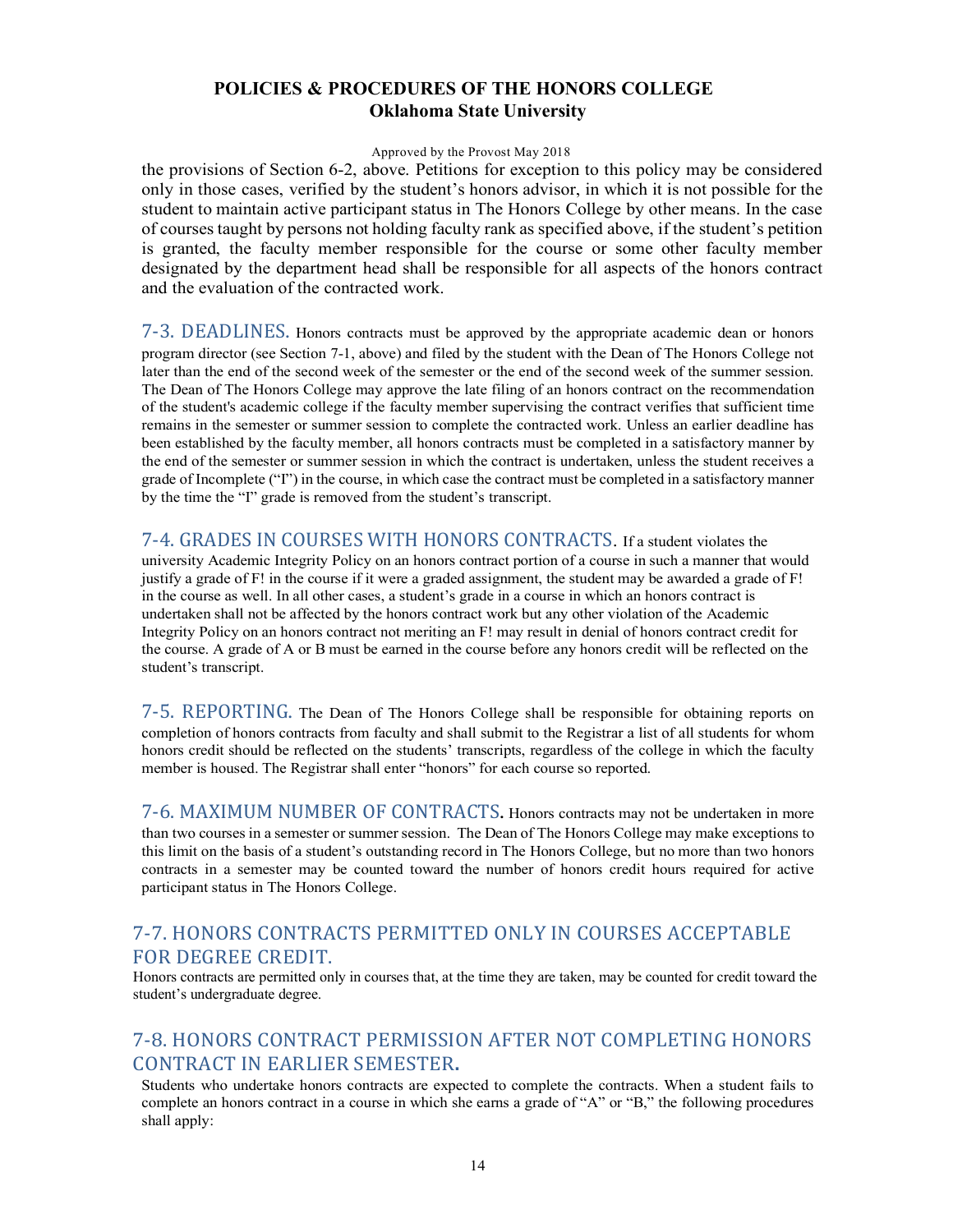#### Approved by the Provost May 2018

After not completing the first honors contract, the student's Honors Advisor shall contact the student concerning honors contract expectations. The correspondence or other communication shall ask the student for a brief explanation of the reason that the contract was not completed and shall inform the student that upon receipt of such explanation, verbally or in writing, additional honors contract work may be undertaken.

After not completing a second honors contract, the student shall be required to petition of the University Honors Council and the University Student Honors Council in writing to request permission to undertake a subsequent honors contract. Based upon the explanation contained in the written petition, the Councils (with the Honors Dean not voting) shall determine whether or not the student will be permitted to undertake a subsequent honors contract. If the Honors Councils approve the student's petition, the deadline for filing the honors contract shall be extended to one week following approval by the Councils.

### **SECTION 8—HONORS CREDIT FOR GRADUATE COURSEWORK**

Students who take graduate courses while enrolled in an undergraduate program can petition the Dean of the Honors College to receive honors credit for the coursework, if that coursework is accepted by their major department as counting towards their degree. To receive honors credit, the student must submit faculty documentation to the Dean of the Honors College that the honors student is being graded by the same standards as graduate students in the course. This documentation must be submitted in the semester in which the coursework is being competed. The student must also earn an "A" or "B" in the course to receive honors credit. Students in approved 3+1 programs may use graduate credits that are accepted by their major department as counting towards their undergraduate degree for honors credit without requiring faculty documentation or prior approval.

### **SECTION 9 — HONORS ACADEMIC ADVISING**

9-1. QUALIFICATIONS FOR HONORS ADVISORS. The Dean of The Honors College, The Associate Dean of The Honors College, and the Administrative and Professional Staff of The Honors College shall provide honors academic advising to Honors College students concerning the requirements for The Honors College awards. Honors College personnel who provide honors academic advising shall have earned an undergraduate Honors Program or an Honors College Degree.

9-2. EVALUATION OF HONORS ADVISING. Active participants in The Honors College shall be provided an opportunity to evaluate honors advising at least once each academic year using an electronic evaluation form approved by the University Honors Council and University Student Honors Council.

### **SECTION 10 — HONORS STATUS REPORTS**

The Dean of The Honors College shall report to each of the academic colleges the names of their students active in The Honors College at least once a semester and, following the conclusion of the semester, shall prepare a status report on each student to be distributed to the student, the student's college, and the student's academic advisor.

## **SECTION 11 — PRIVILEGES EARNED BY ACTIVE PARTICIPANTS IN THE HONORS COLLEGE**

## 11-1. DEFINITION OF AN ACTIVE PARTICIPANT IN THE HONORS COLLEGE.

An active participant in The Honors College shall be defined according to the standards set forth below:

(1) In the first semester in the Honors College, students must enroll in at least three hours of honors coursework. To maintain active status in the Honors College, students must take an honors course or complete an honors experience each semester. Additionally, students must meet the following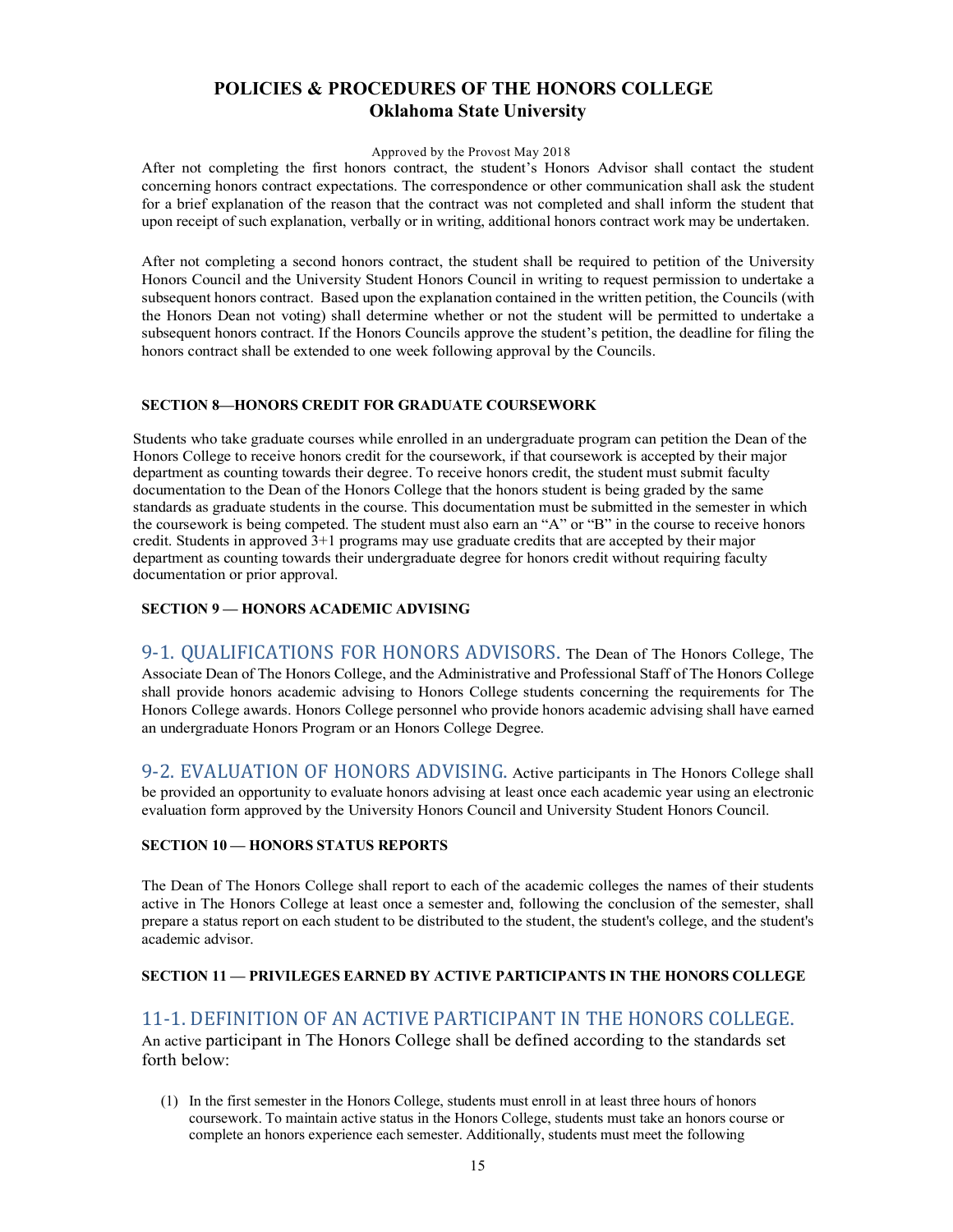Approved by the Provost May 2018

benchmarks:

- By the start of the Fall semester in the second year, students must accumulate a minimum of 6 total honors hours and/or points.
- By the start of the Fall semester in the third year, students must accumulate a minimum of 15 total honors hours and/or points.
- By the start of the Fall semester in the fourth year, students must accumulate a minimum of 24 total honors hours and/or points.

Students who fall short of the Fall semester benchmarks are allowed one semester to catch up before losing active status. To maintain active status, the student must make up the number of hours/points that they lacked and take an additional three hours/points in the Fall semester.

There are some exceptions to these minimum requirements, as follows:

- (2) Students who have completed 15+ hours toward General Honors and only require an Honors seminar to complete the General Honors Award may remain active in Honors for one semester if their Honors Advisor certifies that they are unable to fit an Honors Seminar in their schedule and they are also unable to take upper-division courses to begin their Departmental or College Honors.
- (3) Students who have earned the General Honors Award and three additional honors hours, and who continue to be eligible for Honors College participation based upon their cumulative grade point average, may be considered active participants for one subsequent semester without enrollment in honors courses or undertaking honors contracts by submission of a written request received by the Dean of The Honors College not later than the end of the second week of classes during the fall or spring semester.
- (4) Students who have completed all of The Honors College curricular requirements for the Honors College Degree but have not yet graduated (and who remain eligible for Honors College participation based upon their cumulative grade point average) may be considered to be active participants until their graduation by submission each semester of a written request received by the Dean of The Honors College not later than the end of the second week of classes during the fall or spring semester. Students who have completed all of The Honors College curricular requirements for the Honors College Degree except the senior honors thesis or senior honors project (and who plan to complete the senior honors thesis or senior honors project prior to graduation and remain eligible for Honors College participation based upon their cumulative grade point average) also may be considered to be active participants by filing the same form of written request.
- (5) Part-time students (defined as students enrolled for fewer than twelve credit hours in either the fall or spring semester), upon their request, shall be considered active in The Honors College if the number of honors hours and/or points successfully completed in the immediately preceding semester and the number of honors hours and/or points in which the student is currently enrolled (in honors sections or by honors contracts and/or points)is equal to the proportion ofhonors hours normally required of a fulltime student enrolled in twelve hours per semester under subsections (1) and (2), above.
- (6) Students studying away who are enrolled in at least as many credit hours at the international institution as would be required by Oklahoma State University to be considered a full-time student for the current academic semester.
- (7) Students participating in a fall or spring semester study away experience, in which they are pursing the completion of at least three honors points.
- (8) In exceptional circumstances, other exemptions may be approved by the Dean or Associate Dean of Honors.

11-2. PRIORITY ENROLLMENT. Students who meet the definition of an active Honors College student (see Section 10-1, above) during a given semester must meet with their Honors advisor for course planning in order to qualify for priority enrollment for the next academic semester and/or summer session. After this meeting, the honors advisor will give the students' name and identification number to the Honors Program Coordinator, who will change their enrollment time ticket for priority enrollment.

Active Honors College students will be permitted to begin priority enrollment at time and date specified by the Registrar.